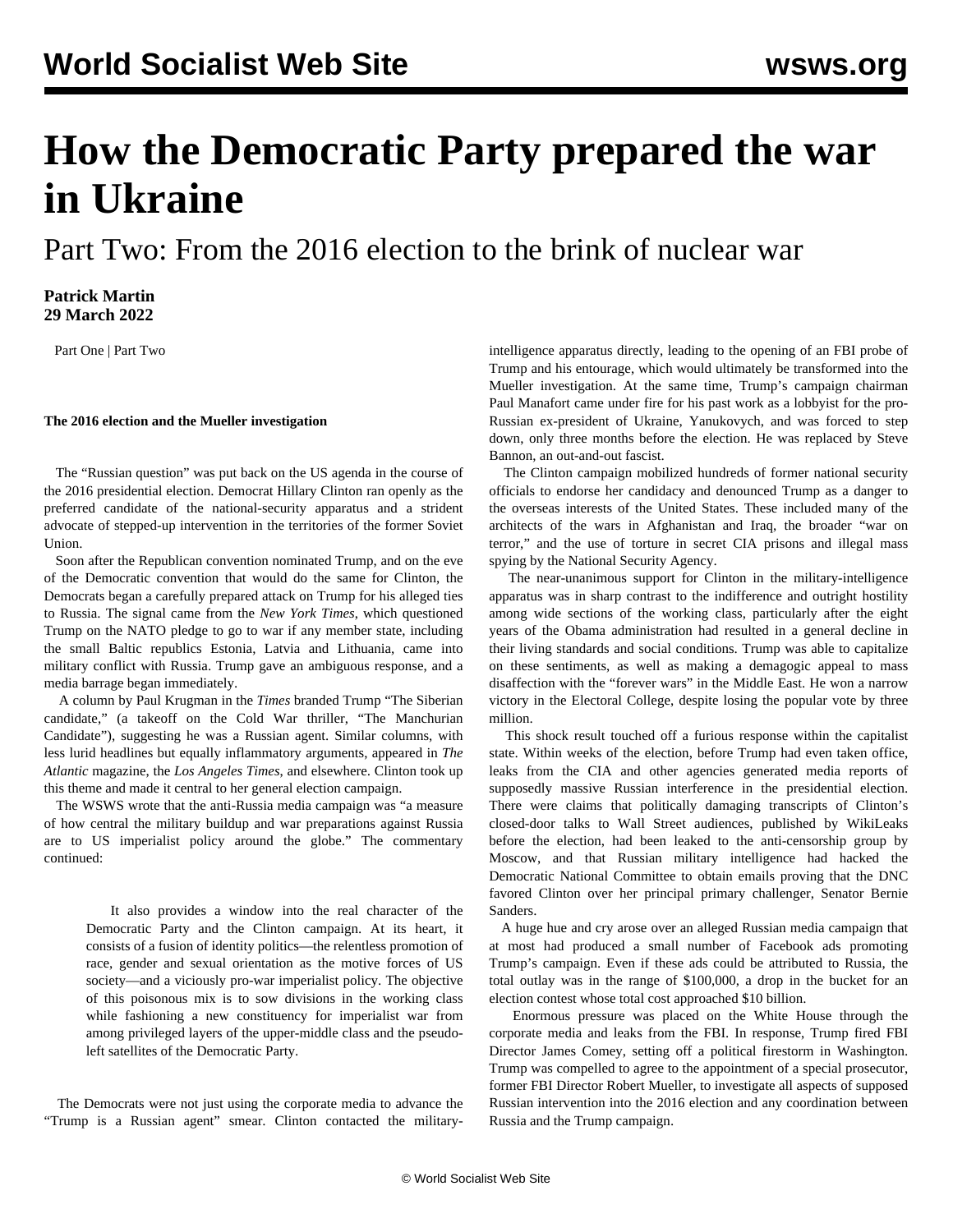In the early stages of this political crisis, the WSWS published a statement of the Political Committee of the Socialist Equality Party, written by Joseph Kishore and David North, "[Palace coup or class](/en/articles/2017/06/13/pers-j13.html) [struggle: The political crisis in Washington and the strategy of the](/en/articles/2017/06/13/pers-j13.html) [working class."](/en/articles/2017/06/13/pers-j13.html) The "palace coup" against Trump was based not on mobilizing any genuine popular opposition to his ultra-right policies, but on "behind-the-scenes plotting with elements within the military/intelligence establishment and corporate-financial elite."

 This statement identified three separate social sources of the opposition to the Trump administration: his ruling class opponents, with differences centered primarily on foreign policy; sections of the upper-middle-class, oriented to issues of race and gender, and incapable of genuine independence from the ruling class; and the working class, driven by profound socio-economic concerns, above all the massive growth of economic inequality and social distress.

 In relation to the factions of the ruling class opposed to Trump, the statement pointed out:

 Their differences with the Trump administration are centered primarily on issues of foreign policy. Their real concern is not with Russia's supposed "subversion" of American democracy, as if this could compare to the subversion of American democracy by the ruling class itself, but with Russia's actions in Syria, which have frustrated US efforts to overthrow the government of Bashar al-Assad. They are determined to prevent Trump from weakening the anti-Russia policy developed under Obama, which the Hillary Clinton campaign was dedicated to expanding.

 The statement declared that the working class would gain nothing from the removal of Trump and the shift in US foreign policy sought by his ruling class opponents. It outlined the principled basis for the working class to oppose both sides in this bitter factional struggle within the ruling class, maintaining its political independence from the efforts of the Democratic Party to divert mounting opposition to the Trump administration into the blind alley of militarism and anti-Russia chauvinism.

 The Mueller investigation continued for nearly two years, culminating in a report, delivered in April 2019, which found no evidence that Russian actions in the course of the 2016 election played any significant role in its outcome, or that there was any direct collusion between the Trump campaign and the Russian state. While indicting more than a dozen Russian officials and agents—all of whom were inaccessible to the US courts and unlikely to respond to the charges against them—the Mueller probe indicted only a few minor Trump advisers on charges of lying to investigators, essentially crimes triggered by the probe itself.

 But long before it ended as a legal whimper, the Mueller investigation and the unrelenting pressure from the military-intelligence apparatus had succeeded in accomplishing one of the main goals of the Democratic Party: reorienting American national security strategy to target Russia and China openly.

 As elaborated in the new [National Security Strategy document](/en/articles/2018/01/20/ndst-j20.html) approved by Secretary of Defense James Mattis—the recently retired general who had been given a waiver of the rules requiring a civilian chief at the Pentagon—US military policy was to be shifted away from the "war on terror," which had been the ostensible focus since the September 11, 2001 attacks on the World Trade Center and the Pentagon. Now the central axis was to be preparation for "great power conflict" with Russia and China, defined as "revisionist powers" because they presented challenges to the global domination of the United States.

Congressional Democrats hailed the new strategic orientation. They had

supported the waiver for Mattis and the selection of other retired generals for top positions in the Trump administration, including national security advisor, secretary of the Department of Homeland Security, and, later, White House chief of staff. The Democrats and their media allies promoted these retired military brass as "adults in the room" who would restrain Trump's wilder impulses and prevent him from making concessions to Russia that he was supposedly preparing because of his political debt to Vladimir Putin.

#### **The CIA Democrats and the first Trump impeachment**

 This drive towards a more aggressive military posture was reinforced by another political operation involving the Democratic Party. This was the influx of a large number of military-intelligence operatives seeking seats in the House of Representatives. Nearly 60 ran as candidates for Democratic Party nominations, the largest single occupational group, surpassing elected officials, lawyers, and businessmen and professionals. Some 30 won their primaries, most for seats that would be competitive in the general election.

 The WSWS first identified this process—without precedent in US political history—in a series of articles under the title, ["The CIA](/en/articles/2018/03/07/dems-m07.html) [Democrats](/en/articles/2018/03/07/dems-m07.html)," published in March 2018. We explained that after the November election there would be more former CIA agents and military officers in the House Democratic caucus than former supporters of Bernie Sanders, adding that this "marked the further ascendancy of the militaryintelligence apparatus within the Democratic Party."

 The WSWS traced the continuity between the right-wing basis of the 2016 Clinton campaign and the huge number of former intelligence agents, military commanders and civilian war planners now choosing the Democratic Party as their preferred political vehicle:

 Clinton ran in 2016 as the favored candidate of the militaryintelligence apparatus, amassing hundreds of endorsements by retired generals, admirals and spymasters, and criticizing Trump as unqualified to be the commander-in-chief.

 This political orientation has developed and deepened in 2018. The Democratic Party is running in the congressional elections not only as the party that takes a tougher line on Russia, but as the party that enlists as its candidates and representatives those who have been directly responsible for waging war, both overt and covert, on behalf of American imperialism. It is seeking to be not only the party *for* the Pentagon and CIA, but the party *of* the Pentagon and CIA.

 As the fall campaign developed and polls showed the Democrats heavily favored to win back control of the House of Representatives, it became clear that the CIA Democrats would have a critical and perhaps decisive voice in the new Congress. Ultimately, they made up 13 of the new members of the House, which convened in January 2019. They would soon be able to play an outsized role.

 In August 2019, a leak from a CIA operative working in the White House revealed that Trump had pressured Ukrainian President Volodymyr Zelensky in an official phone call to come up with political dirt on former Vice President Joe Biden. This was in relation to the lucrative position his son Hunter had taken on the board of directors of Burisma, a Ukraine energy company. The appointment of the younger Biden, who had no relevant qualifications or experience, was a transparent effort to curry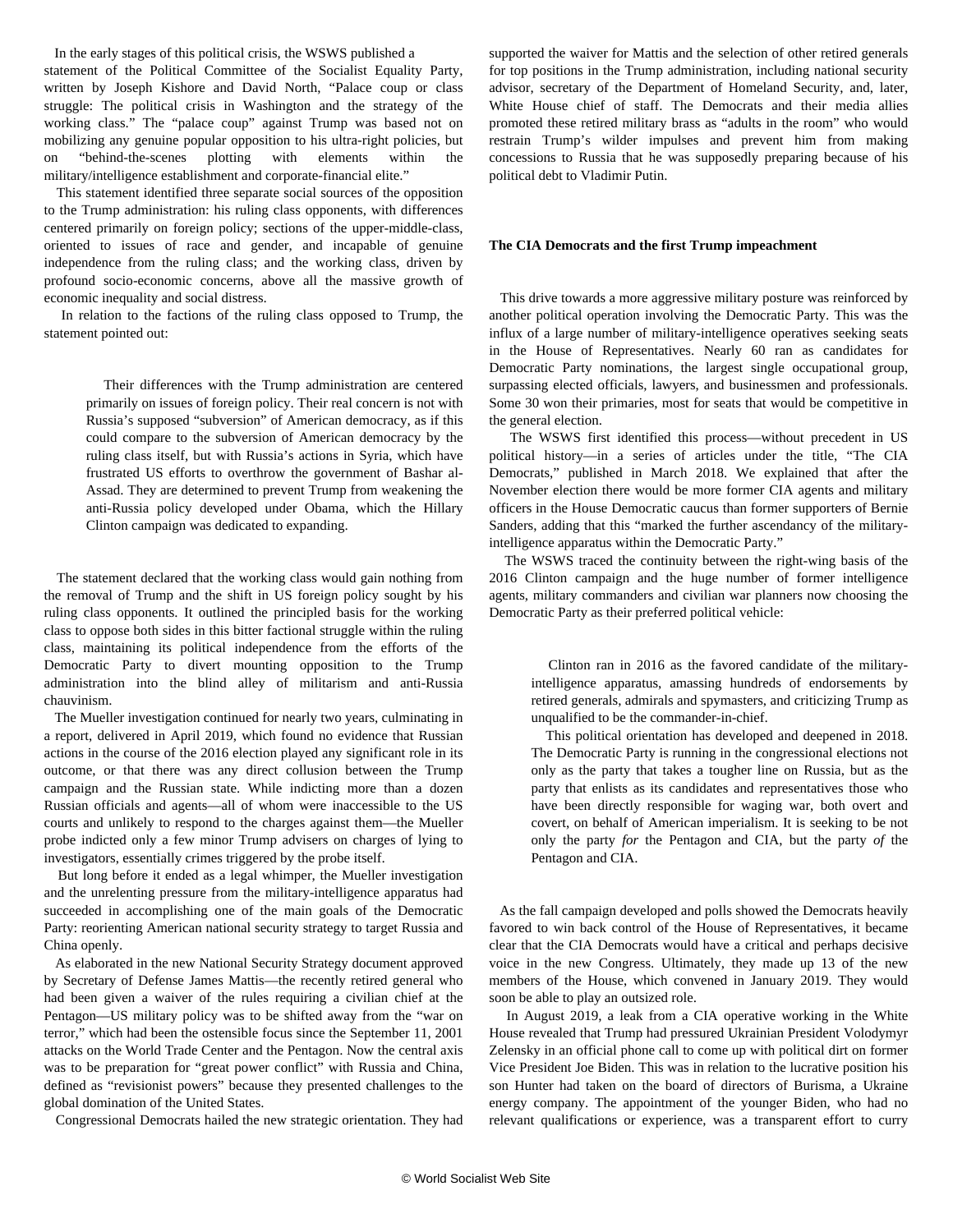favor with his father, who had been put in charge of US policy in Ukraine.

 As part of his efforts to force the government in Kiev to undertake political dirty work against his most likely opponent in the 2020 election, Trump then withheld arms shipments to Ukraine for several weeks. The exposure of this delay, and the apparent quid-pro-quo of demanding political favors as the price of supplying weapons, was turned into a political sensation by the corporate media.

 A decisive step in this campaign came when an op-ed by seven freshman Democratic members of the House of Representatives appeared in the *Washington Post*, calling for a formal impeachment inquiry. Six of the seven co-signers were among the CIA Democrats, and the seventh also had a military background.

 The Democratic congressional leadership immediately moved to begin that inquiry. The House Intelligence Committee held a series of public hearings where current and former foreign policy officials involved with US relations to Ukraine testified about the significance and seriousness of the cutoff of weapons shipments. Many of the witnesses had been involved in the 2014 operation to subvert and overthrow the elected government of Ukraine and transform that country into a base of operations for US imperialism against Russia.

 The WSWS pointed to the extraordinary character of this line-up against a sitting president by his own appointees as well as career nationalsecurity operatives. We wrote in a [perspective](/en/articles/2019/12/31/pers-d31.html) column:

 The ferocity with which the entire US national security apparatus responded to a temporary delay in sending anti-tank missiles and radar to Ukraine raises the question: Is there a timetable for using these weapons in combat against Russia?

 Indeed there was, and that timetable now drives US foreign policy following the installation of the Biden administration. But the first Trump impeachment fell short of its goal. He was impeached (indicted) by the House of Representatives in December 2019, but a brief Senate trial ended in his acquittal on February 5, 2020, as only one Republican senator voted to convict.

#### **The 2020 election and Biden's drive to war against Russia**

 The selection of Joe Biden as the Democratic presidential nominee—the very outcome that was foreshadowed in the first Trump impeachment—represented an intensification of the pro-military focus of the Democratic Party.

 The convention that nominated Biden was dominated from start to finish by appeals to restore America as "a country that wins wars," as New York Governor Andrew Cuomo put it. He was followed by speakers like former secretary of state Colin Powell, one of the architects of the Iraq War, another former secretary of state, John Kerry, and a large group of representatives of the military-intelligence apparatus who accused Trump of undermining NATO and strengthening Russia.

 As SEP national secretary and 2020 presidential candidate Joseph Kishore observed, in a [commentary](/en/articles/2020/08/19/pers-a19.html) on the convention:

 Over the past nearly four years, the Democrats have worked to suppress all popular opposition to the Trump administration and direct it behind the reactionary campaign for a more aggressive foreign policy in the Middle East and against Russia.

 At every point, the Democrats ceded all opposition to Trump to the military and the generals, including when Trump staged his coup attempt on June 1, threatening to invoke the Insurrection Act and branding protests over police violence as "terrorist." This is their most important constituency, along with Wall Street and the intelligence agencies.

 The election of Biden as president in November 2020 set the stage for a renewal of the campaign of confrontation with Russia that had been blocked temporarily by the defeat of Hillary Clinton in 2016.

 The Democratic Party responded to Trump's fascistic January 6 coup attempt, which nearly succeeded in overturning the results of the election, by covering-up the far-reaching attack on democratic rights and pledging "unity" with Trump's Republican Party co-conspirators. A central component of this "unity" within the ruling class was the escalation of military conflict against Russia.

 This was signaled by Biden's appointments to high positions at the State Department. For secretary of state, he chose his long-time foreign policy adviser Antony Blinken, who had played a key role in Obama administration policy in Syria in 2013-2014, and in the formulation of the US response to the annexation of Crimea by Russia in 2014, before rising to deputy secretary of state.

 Even more significant was Biden's choice for the third-ranking position at the State Department, deputy secretary for political affairs. Victoria Nuland was notorious as the principal architect of the Maidan coup and a longtime supporter of US military aggression, having served as a top foreign policy adviser to Vice President Dick Cheney during the Iraq war, as US ambassador to NATO, and then as Secretary of State Hillary Clinton's top spokesperson, in the course of a 37-year career in the State Department. She is also married to Robert Kagan, longtime neoconservative strategist most closely identified with the Bush administration's decision to invade and conquer Iraq.

 The accession of Biden, Blinken and Nuland was followed by greatly increased aggression on the part of the Ukrainian regime. In February, the Zelensky government shut down three popular television stations run by pro-Russian opposition leader and billionaire Vikto Medvechuk, on the grounds of "national security." In March, Ukraine's National Security and Defense Council approved a strategy for retaking Crimea, including restoring "full Ukrainian sovereignty" not just over the peninsula, but over the port city of Sevastopol, home of the Russian Navy's Black Sea fleet.

 Blinken visited Ukraine in May, accompanied by Nuland, for meetings with Zelensky to prepare for an eventual visit by the Ukraine president to Washington—the same invitation he had unsuccessfully sought when Trump was in the White House. The visit came only a week after rightwing elements held a march in Kiev to celebrate the 78th anniversary of the establishment of the 14th Waffen Grenadier Division of the SS, also known as the 1st Galician, comprised of Ukrainian and German volunteers who fought for Hitler against the USSR.

 Zelensky, Blinken and Nuland all have Jewish backgrounds (Nuland's father was born in the Bronx of Ukrainian immigrant parents), but they shamefully said nothing about the neo-Nazi celebration in the capital of Ukraine. Instead, they discussed the ongoing military build-up in which these fascist elements play a key role.

 A series of military exercises that summer ensued with NATO and Ukrainian forces operating together. In May came Defender 2021, a major land exercise across all of Eastern Europe involving 28,000 troops from 26 countries. Germany, which invaded the Soviet Union and killed 27 million people during the Second World War, provided the main base of operations.

In June came Operation Sea Breeze, the largest ever naval maneuvers in